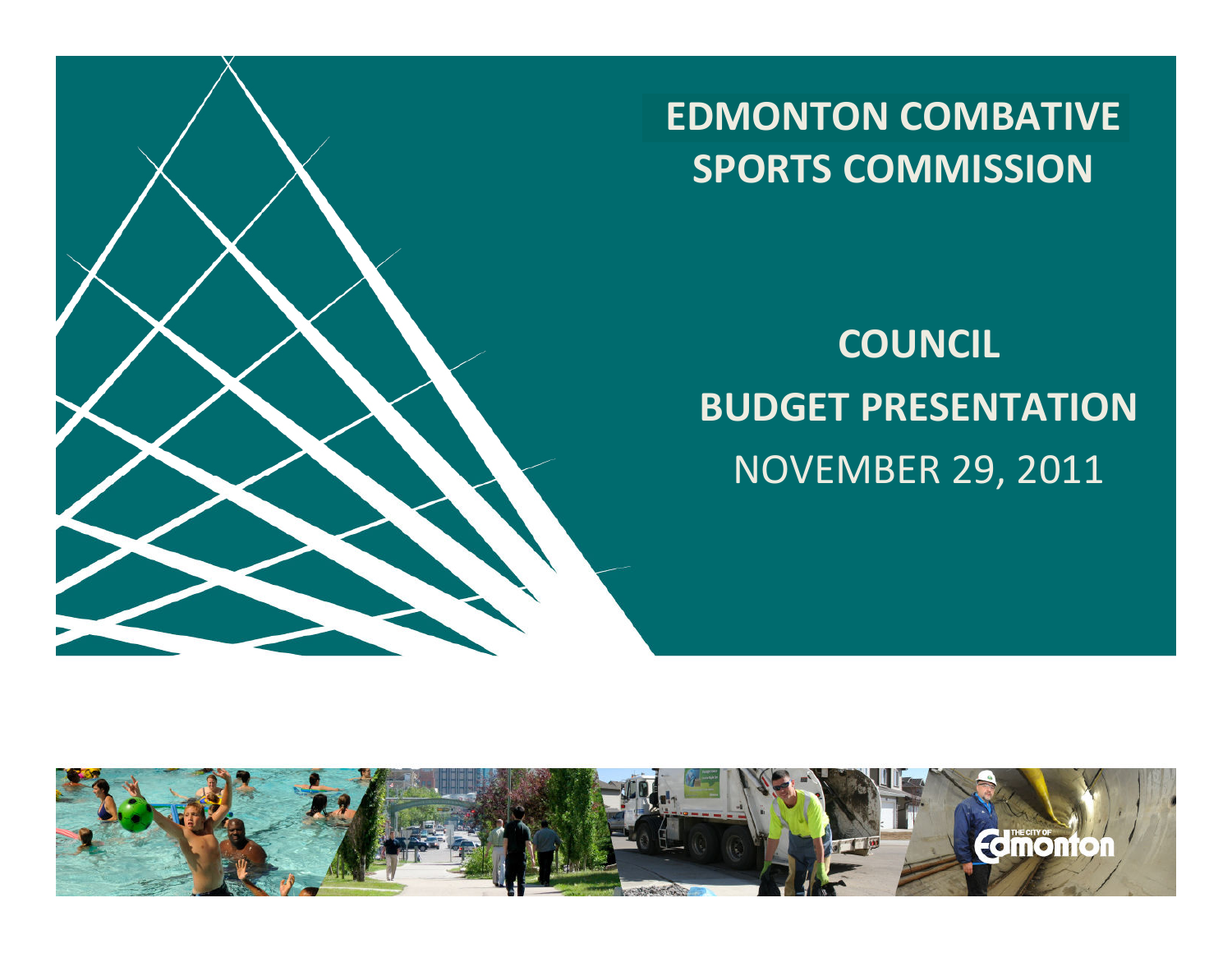# **Brief History of the Edmonton Combative Sports Commission**

- Commission created by Council in **1920.**
- Edmonton events included professional boxing since **1920**, professional wrestling since **1950** and mixed martial arts since **2002**.
- In 2006 the City recognized that major changes to industry governance, operations and oversight was needed.
- Nov. 9, 2011 Council passed new governance & operations Bylaws to take the industry forward in an open, fair & transparent manner!

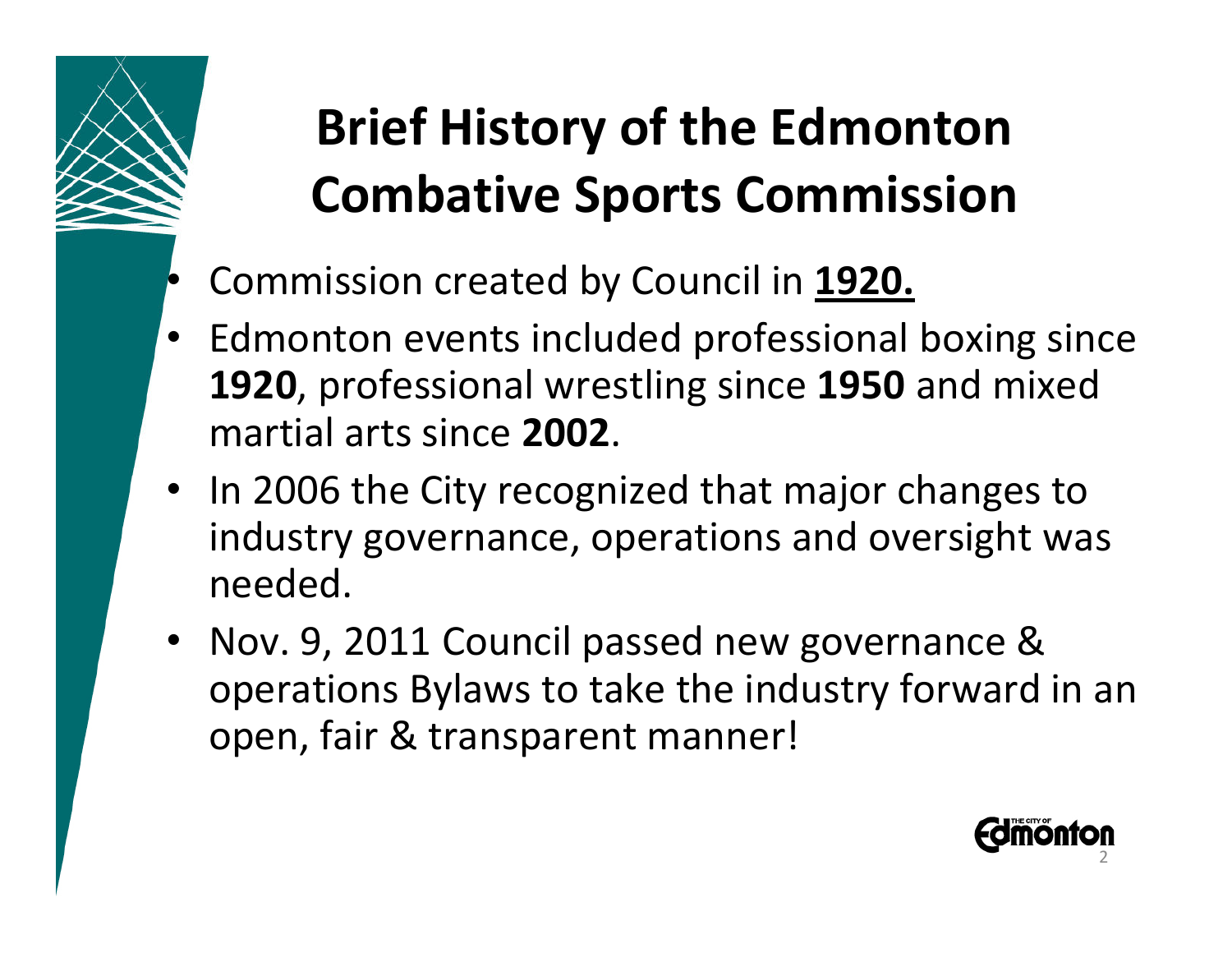### **Edmonton Combative Sports Commission Major Services/Activities**

- Ongoing industry regulation & oversight.
- Licensing of promoters, contestants & events.
- Management of event officials, purses, medical staff, safety & security requirements.
- Policy & procedure development, implementation, monitoring & evaluation.
- Public and industry communications.
- Bylaw compliance.

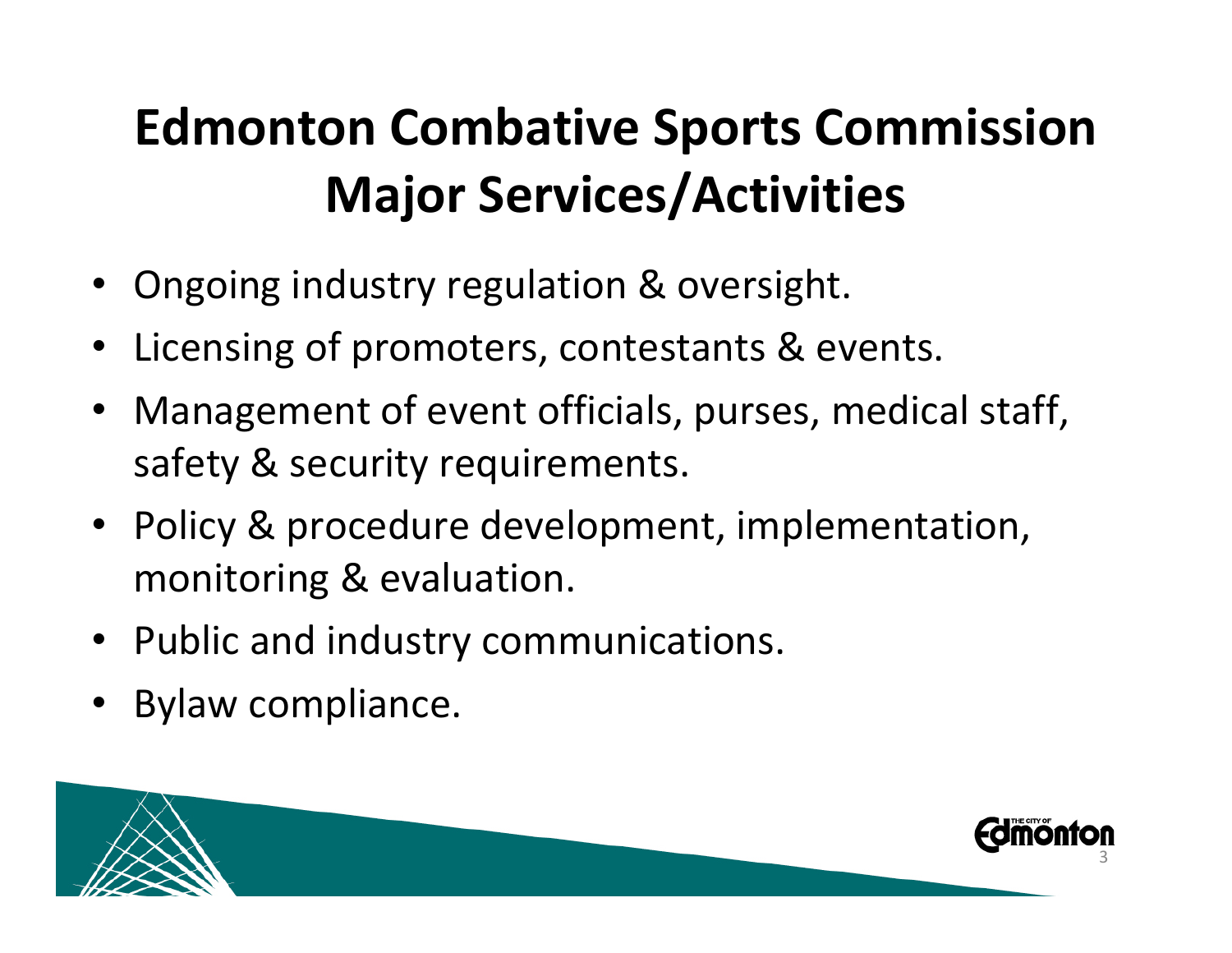#### **Funding History**

- Past: a self-funded Commission because there were few boxing & wrestling events.
- Commission has reserve of approx. \$100k accumulated over the lifetime of the Commission.
- From 2006-2010 increase from 10 to 30 major events.
- In 2010 revenue to the City was approx. \$31k
- Anticipate new Bylaw funding levels to generate \$50 to \$75k/year.

Potential to be self-funded in 2013 if event numbers continue to increase in number and size.